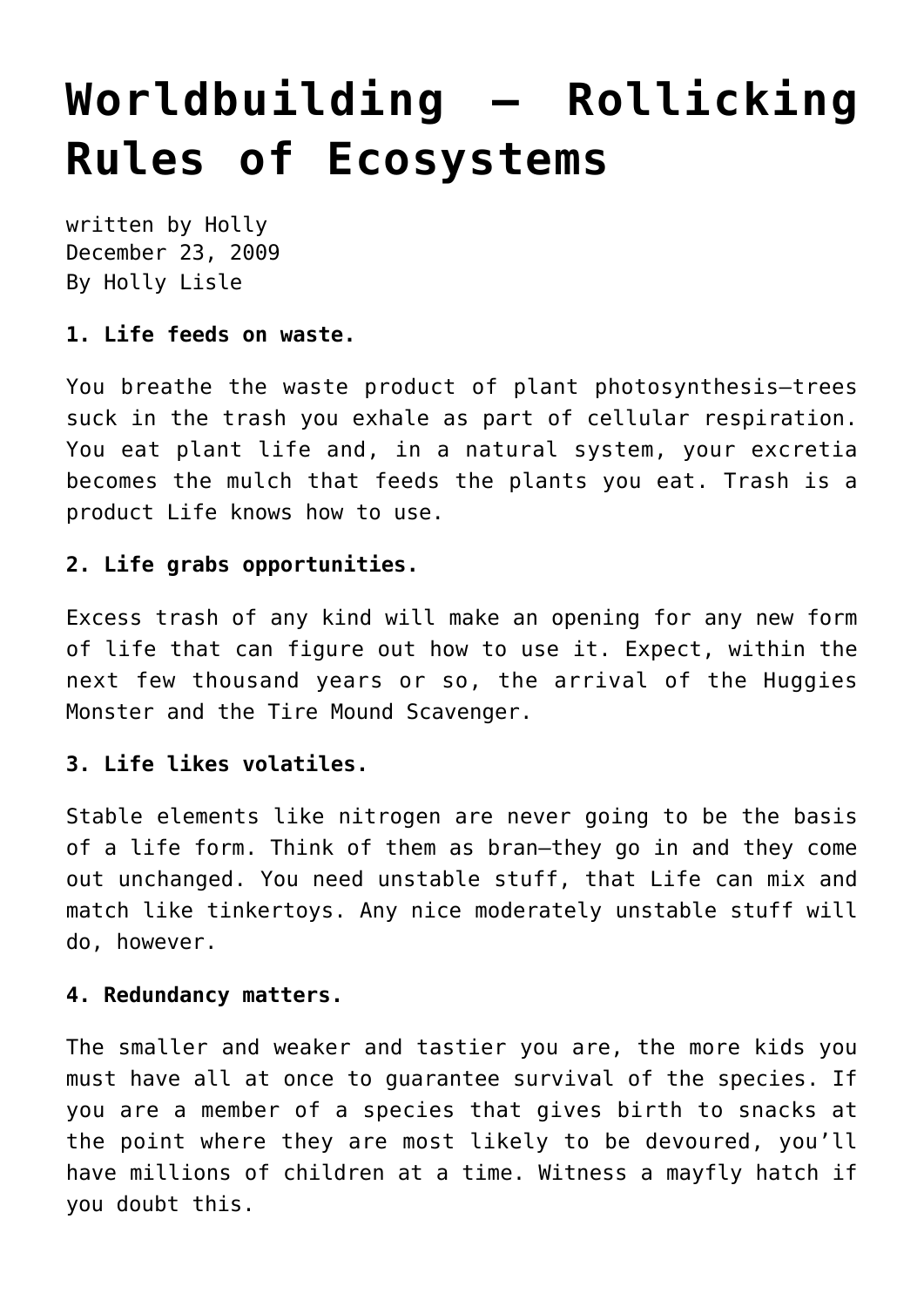# **5. There are at least five ways of doing anything and Life will try them all.**

Take traveling as an example. Fly, swim, hop, run, bounce, slither, burrow, tumble, float on a breeze, or roller-skate. Or travel as a parasite in someone else's belly. You'll still get from point A to point B.

#### **6. Microclimates demand microecologies.**

Every desert, island, jungle, mountain, desert, valley, and ice field gives you the opportunity to invent neat new life forms adapted to their environment. Furthermore, each of these specialized terrains **demands** that you take it into account when designing life forms. A desert rabbit, a jungle rabbit, a tundra rabbit, and a plains rabbit will all have very different characteristics, and will not be able to inhabit each other's ecological niches.

#### **7. Big predators eat a LOT.**

If you have a wide variety of big predators, the number of little buggers you will need to support them is mind-boggling. Don't forget to design a wide and weird variety of little guys, too. And don't forget to mention them, show them, and have them play some part in your story. The absence of small, non-predatory life forms on planets that support a wide variety of huge, hungry monsters demonstrates sloppy writing and that the writer has no concept of how a planet and its lifeforms work.

#### **8. Life's Big Three: Eat, Excrete, Reproduce.**

If you can design your beasties with these three factors in mind, all art, psychology, warfare, science, and religion will follow. Try it, using only one of the big three. Create a sapient creature. Figure out what it eats, and how it must go about gathering or acquiring its food. Because it is sapient, tool development for food acquisition will ensue, as it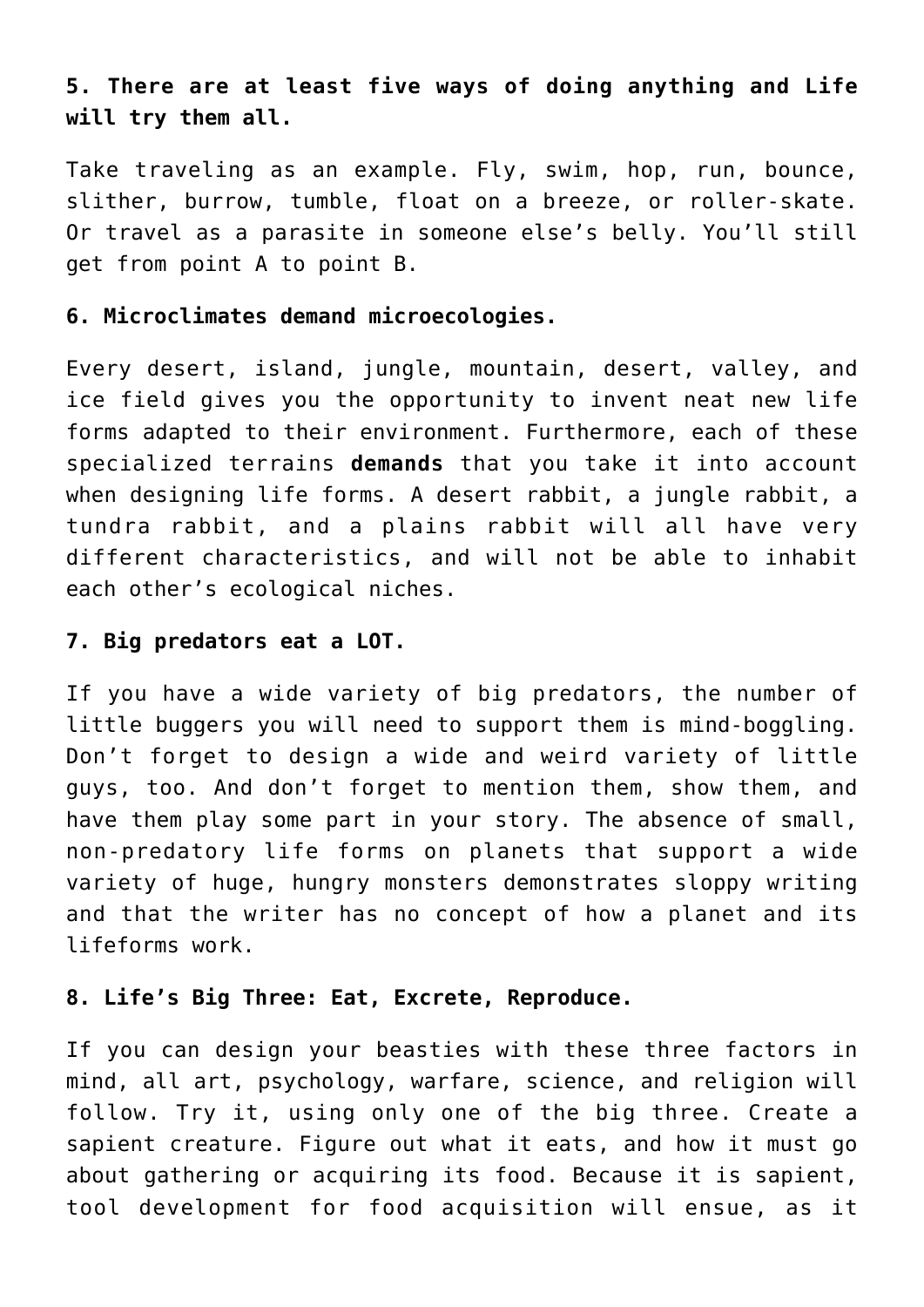figures out more efficient ways to gather its current food.

It will, furthermore, teach its offspring to use tools, and its offspring will have improved survival rates compared to others in its species — a successful foray into reproductive improvement. More complex tools will follow as your sapient becomes more efficient. And this efficiency will have a price on your creature's environment (the extinction of over-hunted herds or the destruction of top-soil in over-planted or overgrazed fields, for example) that will necessitate further tool development, and changes in social structure. Cities or wars may ensue.

# **9. Life is weapons escalation.**

New weapons (tools for guaranteeing the safety of the breeding population) breed new defenses, which make new weapons necessary, which—aw, hell, just ask the Pentagon. This holds as true for a plant's excreted toxic resins or a deer's better antler design or a skunk's more noxious skunk gland spray as it does for a human's Star Destroyer or Colt Peacemaker. Something, somewhere, will develop a way of getting around the defense to get at what it wants.

(And part B of this rule — Unlike the Pentagon, Life balances the budget.)

Any species that expends its energy in weapons development while shortchanging eating, excreting, and reproducing is going to become extinct. Any weapon system that makes too big a drain on the creature's resources will cause its eventual extinction. (Pity this rule doesn't work in the strange microecology of Congress.) (Or does it?)

# **10. Specialists are more efficient.**

Specialists meet the Big Three by doing a certain thing a certain way—by only sipping nectar from the flowers of the rare thurka tree, for example. Specialists let the thurka tree